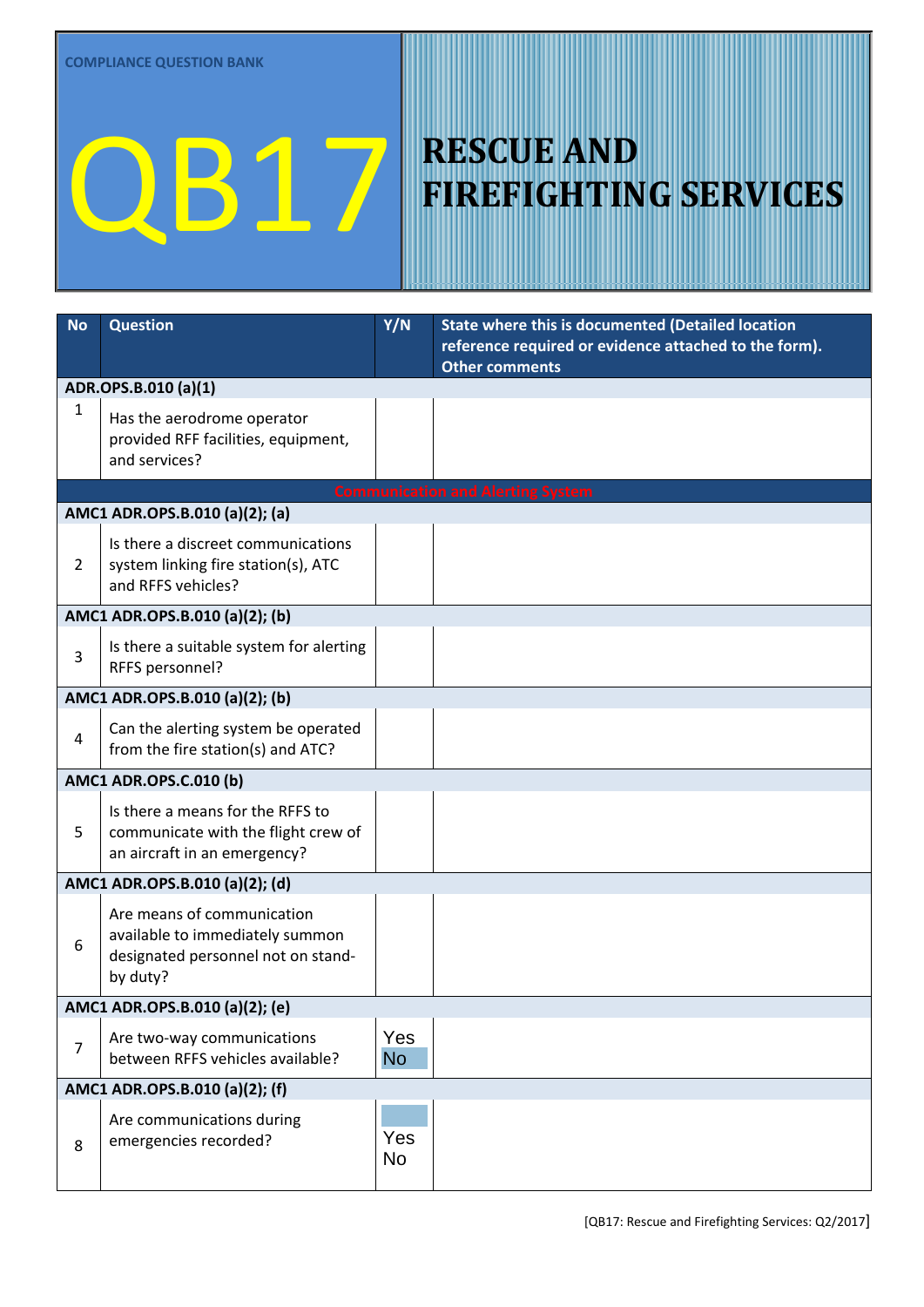| <b>No</b>                         | <b>Question</b>                                                                                                                                                                                                                                   | Y/N              | State where this is documented (Detailed location<br>reference required or evidence attached to the form).<br><b>Other comments</b> |  |  |
|-----------------------------------|---------------------------------------------------------------------------------------------------------------------------------------------------------------------------------------------------------------------------------------------------|------------------|-------------------------------------------------------------------------------------------------------------------------------------|--|--|
|                                   | AMC1 ADR.OPS.B.010 (a)(2); (g)                                                                                                                                                                                                                    |                  |                                                                                                                                     |  |  |
| 9                                 | Are means of communication<br>between RFFS crew members<br>available?                                                                                                                                                                             | Yes<br><b>No</b> |                                                                                                                                     |  |  |
|                                   |                                                                                                                                                                                                                                                   |                  | <b>RFFS Level of Protection</b>                                                                                                     |  |  |
|                                   | AMC2 ADR.OPS.B.010 (a)(2); (a)(1)                                                                                                                                                                                                                 |                  |                                                                                                                                     |  |  |
| 10                                | Is the level of protection for RFFS<br>determined and expressed in terms<br>of an RFFS Category?                                                                                                                                                  | Yes<br><b>No</b> |                                                                                                                                     |  |  |
|                                   | AMC2 ADR.OPS.B.010 (a)(2); (a)(2)                                                                                                                                                                                                                 |                  |                                                                                                                                     |  |  |
| 11                                | Is the aerodrome RFFS category<br>based on the longest aeroplane<br>normally using the aerodrome and<br>its fuselage width?                                                                                                                       | Yes<br><b>No</b> |                                                                                                                                     |  |  |
|                                   | AMC2 ADR.OPS.B.010 a)(2); (a)(3)                                                                                                                                                                                                                  |                  |                                                                                                                                     |  |  |
| 12                                | Is the RFFS category reduced by<br>applying the concession detailed in<br>AMC2 ADR.OPS.B.010(a)(2);(a)(3)<br>(Remission)?                                                                                                                         | Yes<br><b>No</b> |                                                                                                                                     |  |  |
|                                   | AMC2 ADR.OPS.B.010 (a)(2); (a)(3)                                                                                                                                                                                                                 |                  |                                                                                                                                     |  |  |
| 13                                | Where remission is applied, has the<br>aerodrome operator calculated that<br>there are less than 700 movements<br>of aeroplanes (in the highest<br>category) carrying out passenger<br>transportation in the busiest<br>consecutive three months? | Yes<br><b>No</b> |                                                                                                                                     |  |  |
| AMC2 ADR.OPS.B.010 (a)(2); (a)(3) |                                                                                                                                                                                                                                                   |                  |                                                                                                                                     |  |  |
| 14                                | Where remission is applied, is the<br>level of protection provided reduced<br>by no more than one category below<br>the determined one?                                                                                                           | Yes<br><b>No</b> |                                                                                                                                     |  |  |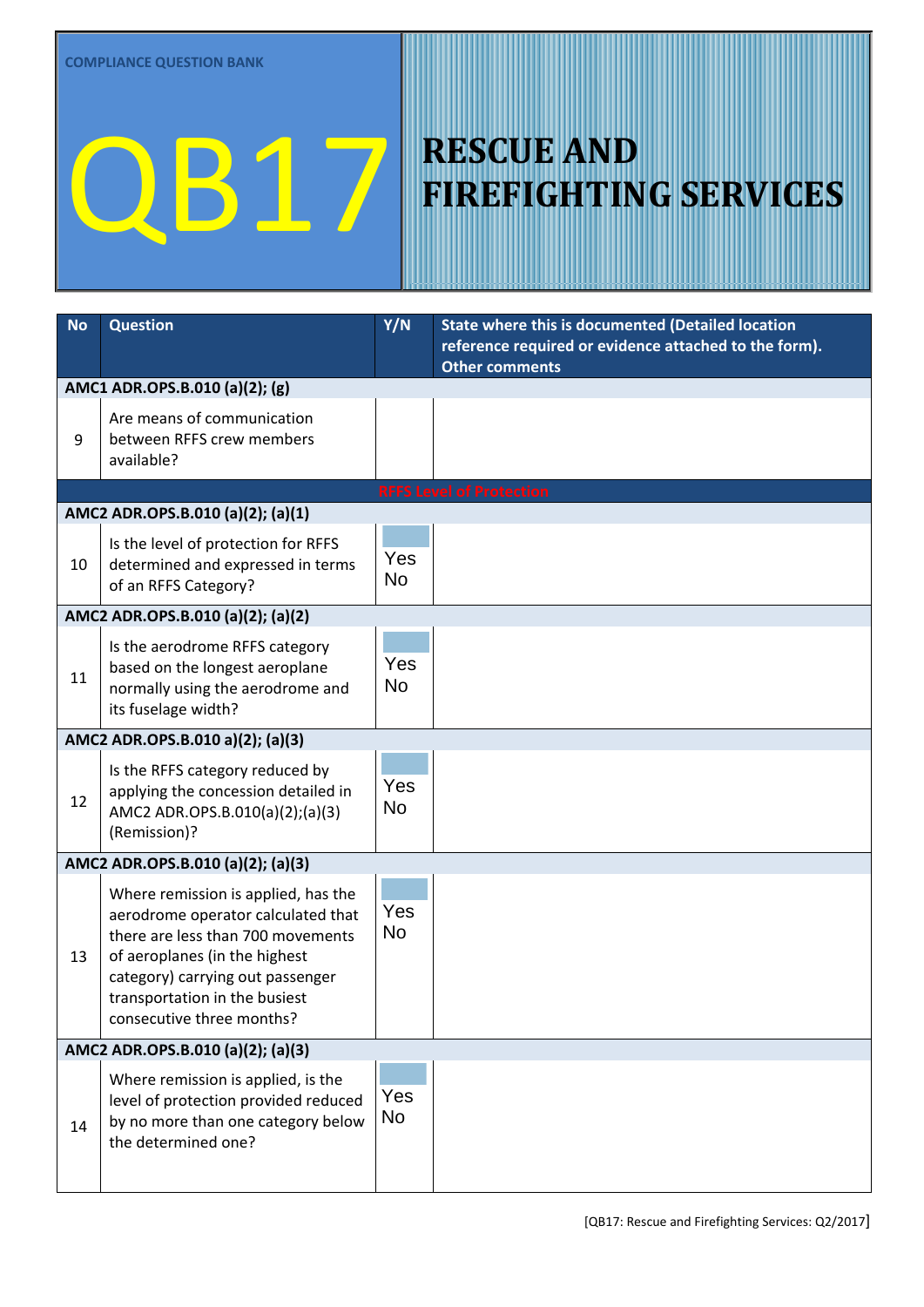| <b>No</b> | <b>Question</b>                                                               | Y/N              | State where this is documented (Detailed location                              |
|-----------|-------------------------------------------------------------------------------|------------------|--------------------------------------------------------------------------------|
|           |                                                                               |                  | reference required or evidence attached to the form).<br><b>Other comments</b> |
|           | AMC2 ADR.OPS.B.010 (a)(2); (b)(1)                                             |                  |                                                                                |
|           | During anticipated periods of                                                 |                  |                                                                                |
|           | reduced activity is the level of RFFS                                         | Yes              |                                                                                |
| 15        | provided equivalent to the highest<br>category of aeroplane planned to        | <b>No</b>        |                                                                                |
|           | use the aerodrome during that time?                                           |                  |                                                                                |
|           | AMC2 ADR.OPS.B.010 (a)(2); (b)(2)                                             |                  |                                                                                |
|           | Are the periods of aerodrome                                                  |                  |                                                                                |
| 16        | operation with reduced RFFS level of                                          | Yes              |                                                                                |
|           | protection published in the AIP or<br>through NOTAM?                          | <b>No</b>        |                                                                                |
|           |                                                                               |                  | <b>Runway Pavement Overlays</b>                                                |
|           | <b>AMC1 ADR.OPS.A.015 (b)</b>                                                 |                  |                                                                                |
|           | Are changes to the level of RFFS, in                                          | Yes              |                                                                                |
| 17        | terms of the new RFFS category,                                               | <b>No</b>        |                                                                                |
|           | reported to the AIS?                                                          |                  |                                                                                |
|           | AMC3 ADR.OR.E.005 (a) Part D 6(6.12)                                          |                  |                                                                                |
|           | Is the level of RFFS, (facilities,                                            | Yes              |                                                                                |
| 18        | equipment, personnel, and<br>procedures) described in the                     | <b>No</b>        |                                                                                |
|           | aerodrome manual?                                                             |                  |                                                                                |
|           | AMC2 ADR.OPS.B.010 (a)(2); (c) Table 2                                        |                  |                                                                                |
|           | Is the level of RFFS protection for all-                                      |                  |                                                                                |
|           | cargo, mail, ferry, training, test,                                           | Yes<br><b>No</b> |                                                                                |
| 19        | positioning and end of life aeroplane<br>operations, including those carrying |                  |                                                                                |
|           | dangerous goods, at least equal to                                            |                  |                                                                                |
|           | the category indicated in Table 2?                                            |                  |                                                                                |
|           | AMC2 ADR.OPS.B.010 (a)(2); (d)                                                |                  |                                                                                |
|           | Is there a process (carried out at                                            |                  |                                                                                |
| 20        | least annually) to assess aeroplane<br>traffic at the aerodrome in order to   | Yes<br><b>No</b> |                                                                                |
|           | determine the appropriateness of                                              |                  |                                                                                |
|           | the selected RFFS category?                                                   |                  |                                                                                |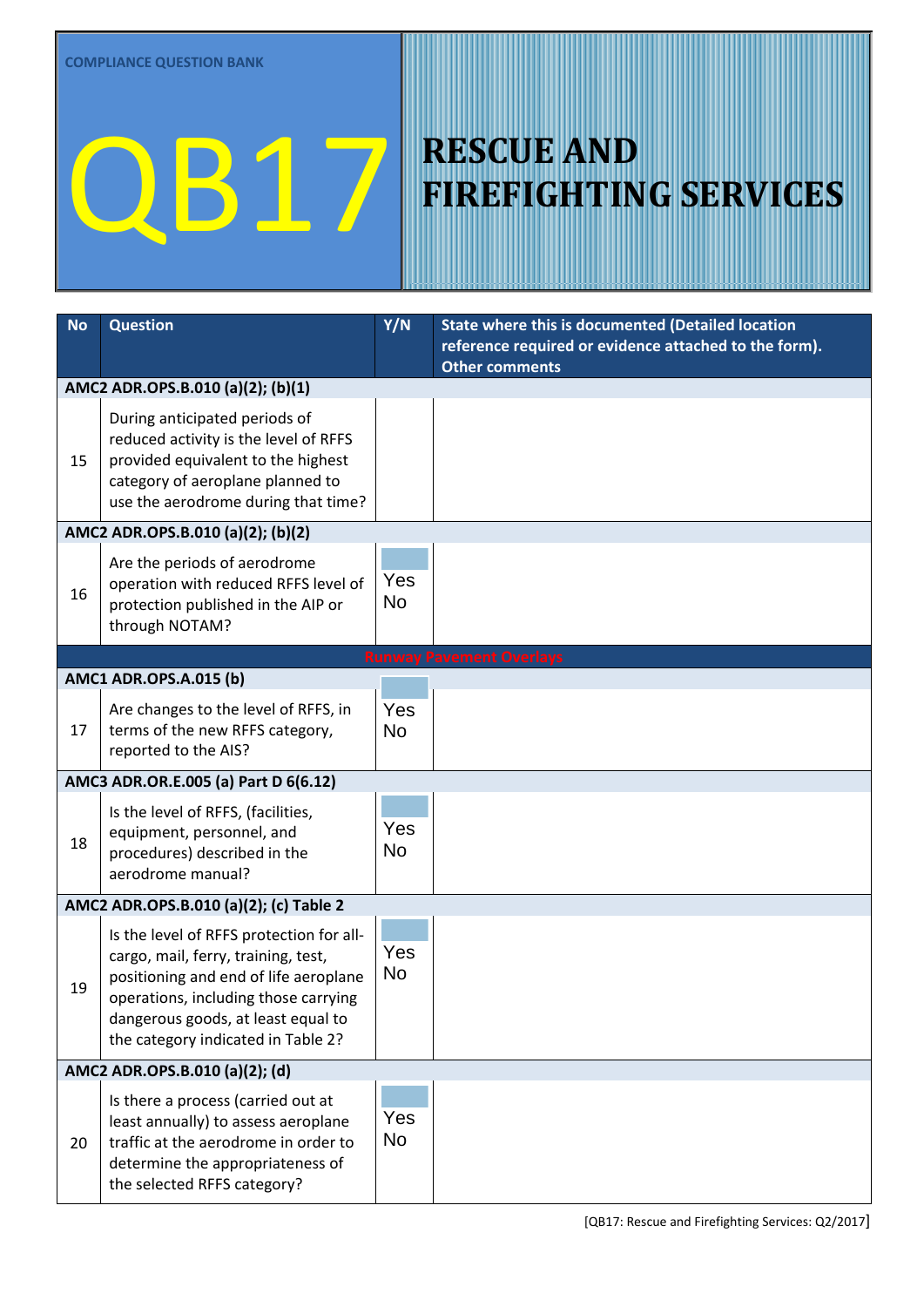| <b>No</b> | <b>Question</b>                                                                                                                            | $\overline{Y/N}$ | State where this is documented (Detailed location<br>reference required or evidence attached to the form).<br><b>Other comments</b> |
|-----------|--------------------------------------------------------------------------------------------------------------------------------------------|------------------|-------------------------------------------------------------------------------------------------------------------------------------|
|           |                                                                                                                                            |                  | <b>Number of RFFS Vehicles and Rescue Equipment</b>                                                                                 |
|           | AMC3 ADR.OPS.B.010 (a)(2); (a)(1)                                                                                                          |                  |                                                                                                                                     |
| 21        | Is the number of RFFS vehicles<br>appropriate for the aerodrome<br>category?                                                               | Yes<br><b>No</b> |                                                                                                                                     |
|           | AMC3 ADR.OPS.B.010 (a)(2); (a)(2)                                                                                                          |                  |                                                                                                                                     |
| 22        | Are the RFFS vehicles equipped with<br>rescue equipment that is<br>appropriate for the level of aircraft<br>operations?                    | Yes<br><b>No</b> |                                                                                                                                     |
|           | AMC3 ADR.OPS.B.010 (a)(2);(b)                                                                                                              |                  |                                                                                                                                     |
| 23        | Has the aerodrome operator<br>coordinated the availability of<br>suitable rescue equipment and<br>services for any difficult environs?     | Yes<br><b>No</b> |                                                                                                                                     |
|           | <b>AMC1 ADR.OPS.C.005 (e)</b>                                                                                                              |                  |                                                                                                                                     |
| 24        | Are RFFS vehicles subject to a<br>suitable maintenance programme?                                                                          | Yes<br><b>No</b> |                                                                                                                                     |
|           |                                                                                                                                            |                  | <b>Extinguishing Agents</b>                                                                                                         |
|           | AMC4 ADR.OPS.B.010 (a)(2); (a)                                                                                                             |                  |                                                                                                                                     |
| 25        | Are both principal and<br>complementary agents available at<br>the aerodrome?                                                              | Yes<br><b>No</b> |                                                                                                                                     |
|           | AMC4 ADR.OPS.B.010 (a)(2); (b)                                                                                                             |                  |                                                                                                                                     |
| 26        | Is the principal extinguishing agent a<br>foam (or combinations of foams)<br>which meets minimum performance<br>levels?                    | Yes<br><b>No</b> |                                                                                                                                     |
|           | AMC4 ADR.OPS.B.010 (a)(2); (c)                                                                                                             |                  |                                                                                                                                     |
| 27        | Is the complementary agent a Dry<br>Powder (or alternative agent with<br>equivalent firefighting capability)<br>suitable for extinguishing | Yes<br><b>No</b> |                                                                                                                                     |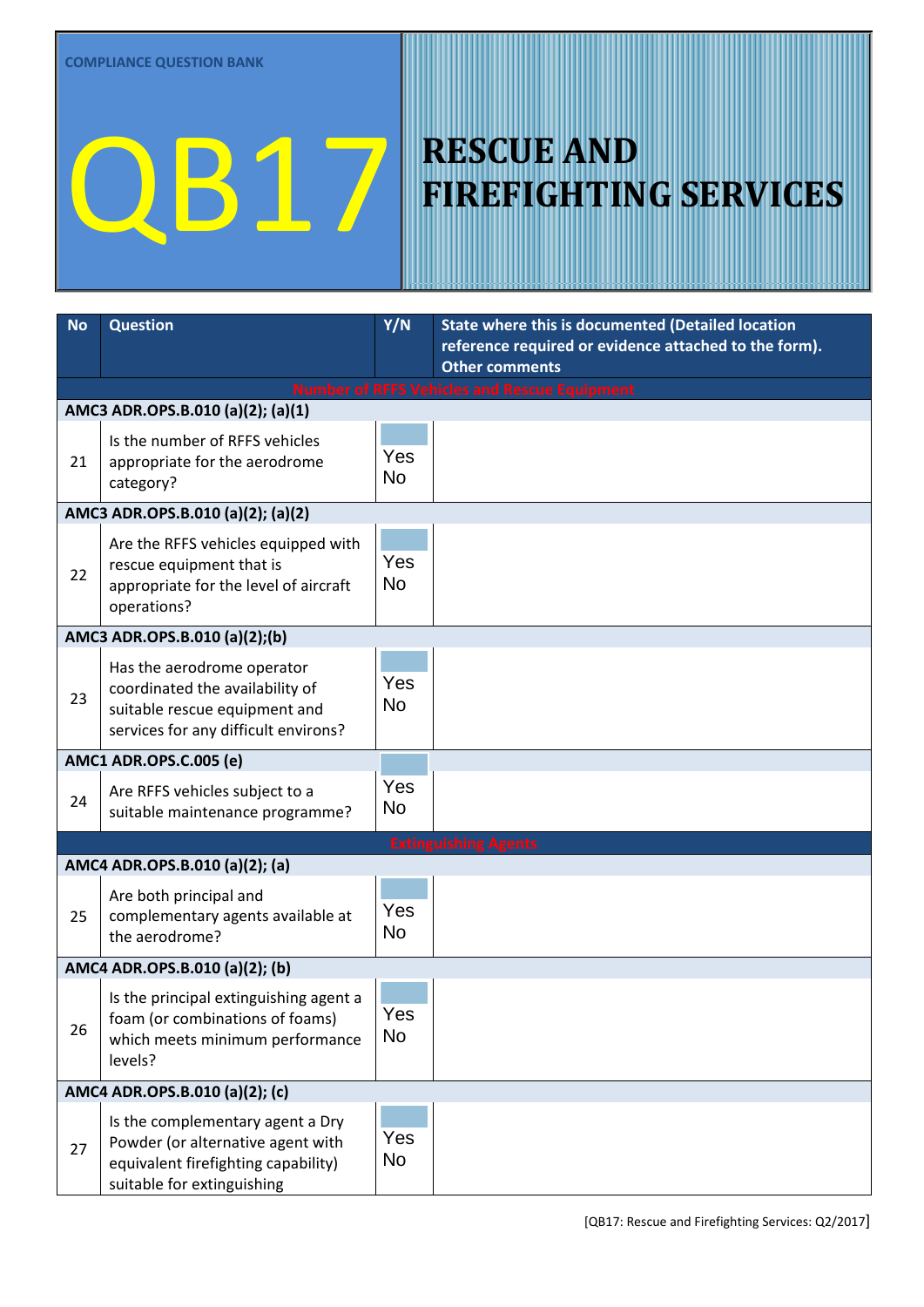| <b>No</b> | <b>Question</b>                                                                                                                                              | Y/N              | State where this is documented (Detailed location<br>reference required or evidence attached to the form).<br><b>Other comments</b> |  |  |
|-----------|--------------------------------------------------------------------------------------------------------------------------------------------------------------|------------------|-------------------------------------------------------------------------------------------------------------------------------------|--|--|
|           | hydrocarbon fires?                                                                                                                                           |                  |                                                                                                                                     |  |  |
|           | AMC4 ADR.OPS.B.010 (a)(2); (d)                                                                                                                               |                  |                                                                                                                                     |  |  |
| 28        | Are the quantities of water for foam<br>production, and complementary<br>agent, in accordance with the<br>determined aerodrome RFFS<br>category?             | Yes<br><b>No</b> |                                                                                                                                     |  |  |
|           | AMC4 ADR.OPS.B.010 (a)(2);(d) / AMC4 ADR.OPS.B.010 (a)(2); (e)                                                                                               |                  |                                                                                                                                     |  |  |
|           | Is the quantity of foam concentrate<br>separately provided on vehicles:                                                                                      | Yes              |                                                                                                                                     |  |  |
|           | a) in proportion to the quantity of<br>water provided                                                                                                        | <b>No</b>        |                                                                                                                                     |  |  |
| 29        | b) in proportion to the foam<br>concentrate selected?                                                                                                        |                  |                                                                                                                                     |  |  |
|           | c) sufficient to produce at least 2<br>loads of foam solution?                                                                                               |                  |                                                                                                                                     |  |  |
|           | AMC4 ADR.OPS.B.010 (a)(2); (d)                                                                                                                               |                  |                                                                                                                                     |  |  |
| 30        | Where agent substitution is used,<br>have the appropriate substitution<br>rates been applied?                                                                | Yes<br><b>No</b> |                                                                                                                                     |  |  |
|           | AMC4 ADR.OPS.B.010 (a)(2); (f)                                                                                                                               |                  |                                                                                                                                     |  |  |
| 31        | Where combinations of different<br>performance level foams are<br>provided, has the amount of water<br>been calculated accordingly?                          | Yes<br><b>No</b> |                                                                                                                                     |  |  |
|           | AMC4 ADR.OPS.B.010 (a)(2); (f)                                                                                                                               |                  |                                                                                                                                     |  |  |
| 32        | Where combinations of different<br>performance level foams are<br>provided, has the distribution of<br>these quantities been documented<br>for each vehicle? | Yes<br><b>No</b> |                                                                                                                                     |  |  |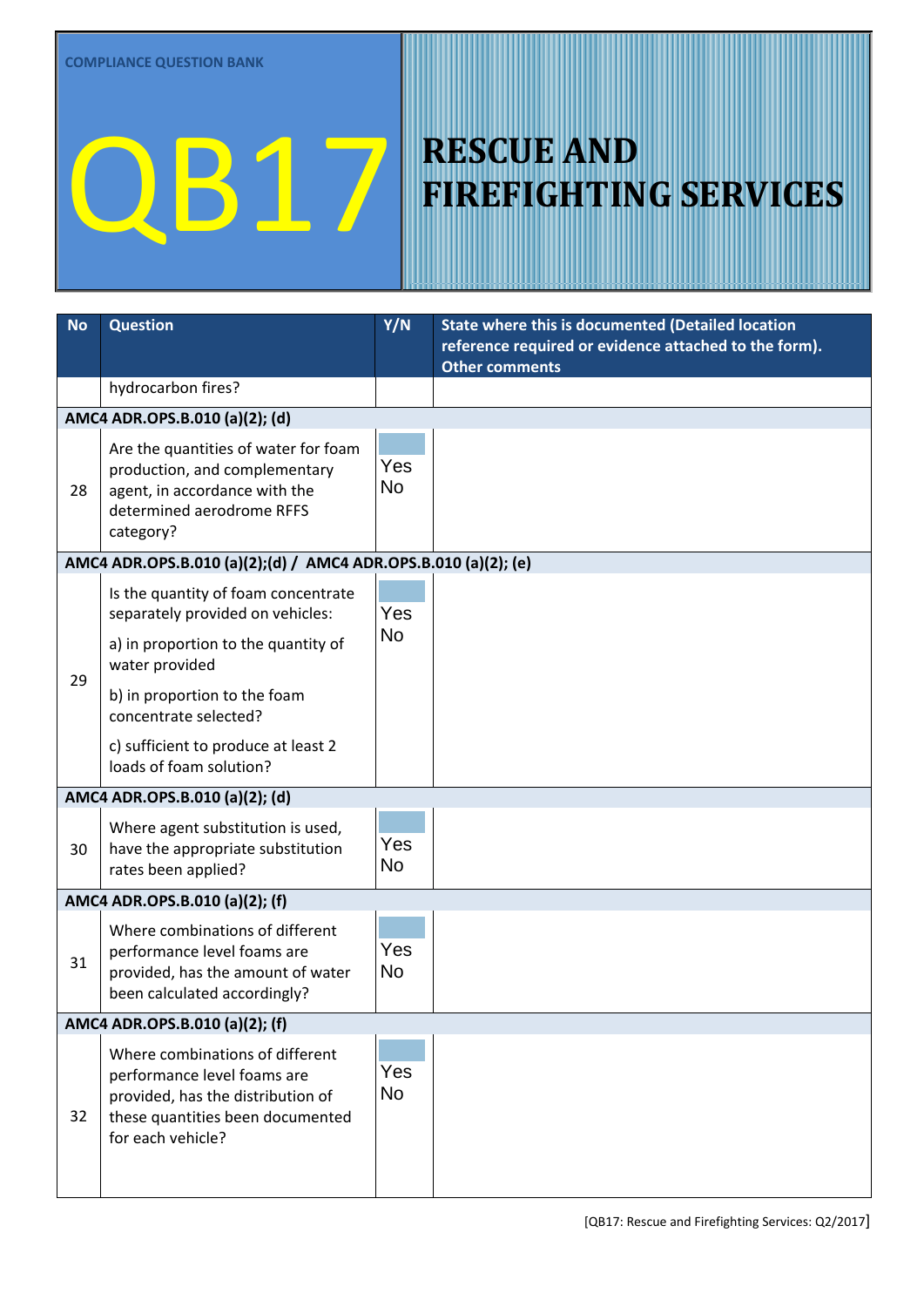| <b>No</b> | <b>Question</b>                                                        | Y/N              | State where this is documented (Detailed location                              |
|-----------|------------------------------------------------------------------------|------------------|--------------------------------------------------------------------------------|
|           |                                                                        |                  | reference required or evidence attached to the form).<br><b>Other comments</b> |
|           | AMC4 ADR.OPS.B.010 (a)(2);(g)                                          |                  |                                                                                |
|           | Is the discharge rate of foam                                          |                  |                                                                                |
| 33        | solution appropriate to the                                            | Yes              |                                                                                |
|           | aerodrome category?                                                    | <b>No</b>        |                                                                                |
|           | AMC4 ADR.OPS.B.010 (a)(2);(h)                                          |                  |                                                                                |
| 34        | Do complementary agents comply                                         | Yes              |                                                                                |
|           | with appropriate specifications?                                       | <b>No</b>        |                                                                                |
|           | AMC4 ADR.OPS.B.010 (a)(2);(i)                                          |                  |                                                                                |
|           | Is the discharge rate of                                               |                  |                                                                                |
| 35        | complementary agent appropriate to                                     | Yes              |                                                                                |
|           | the aerodrome category?                                                | <b>No</b>        |                                                                                |
|           | AMC4 ADR.OPS.B.010 (a)(2);(j)                                          |                  |                                                                                |
| 36        | Is there a 200% reserve quantity of                                    | Yes              |                                                                                |
|           | foam concentrate at the aerodrome?                                     | <b>No</b>        |                                                                                |
|           | AMC4 ADR.OPS.B.010 (a)(2); (k)                                         |                  |                                                                                |
|           | Is there a 100% reserve quantity of                                    |                  |                                                                                |
| 37        | complementary agent at the                                             | Yes              |                                                                                |
|           | aerodrome?                                                             | <b>No</b>        |                                                                                |
|           | AMC4 ADR.OPS.B.010 (a)(2); (m)                                         |                  |                                                                                |
|           | Have the reserve quantities been                                       |                  |                                                                                |
| 38        | increased according to a risk                                          | Yes<br><b>No</b> |                                                                                |
|           | assessment where major delays in<br>supply are anticipated?            |                  |                                                                                |
|           |                                                                        |                  |                                                                                |
|           | AMC4 ADR.OPS.B.010 (a)(2); (n)                                         |                  |                                                                                |
|           | Has the sufficiency of water                                           | Yes              |                                                                                |
| 39        | quantities for firefighting been<br>determined by carrying out a water | <b>No</b>        |                                                                                |
|           | needs analysis?                                                        |                  |                                                                                |
|           | AMC4 ADR.OPS.B.010 (a)(2); (o)                                         |                  |                                                                                |
|           | Where operations by aircraft larger                                    | Yes              |                                                                                |
| 40        | than the average size for the                                          | <b>No</b>        |                                                                                |
|           | aerodrome's category take place,                                       |                  |                                                                                |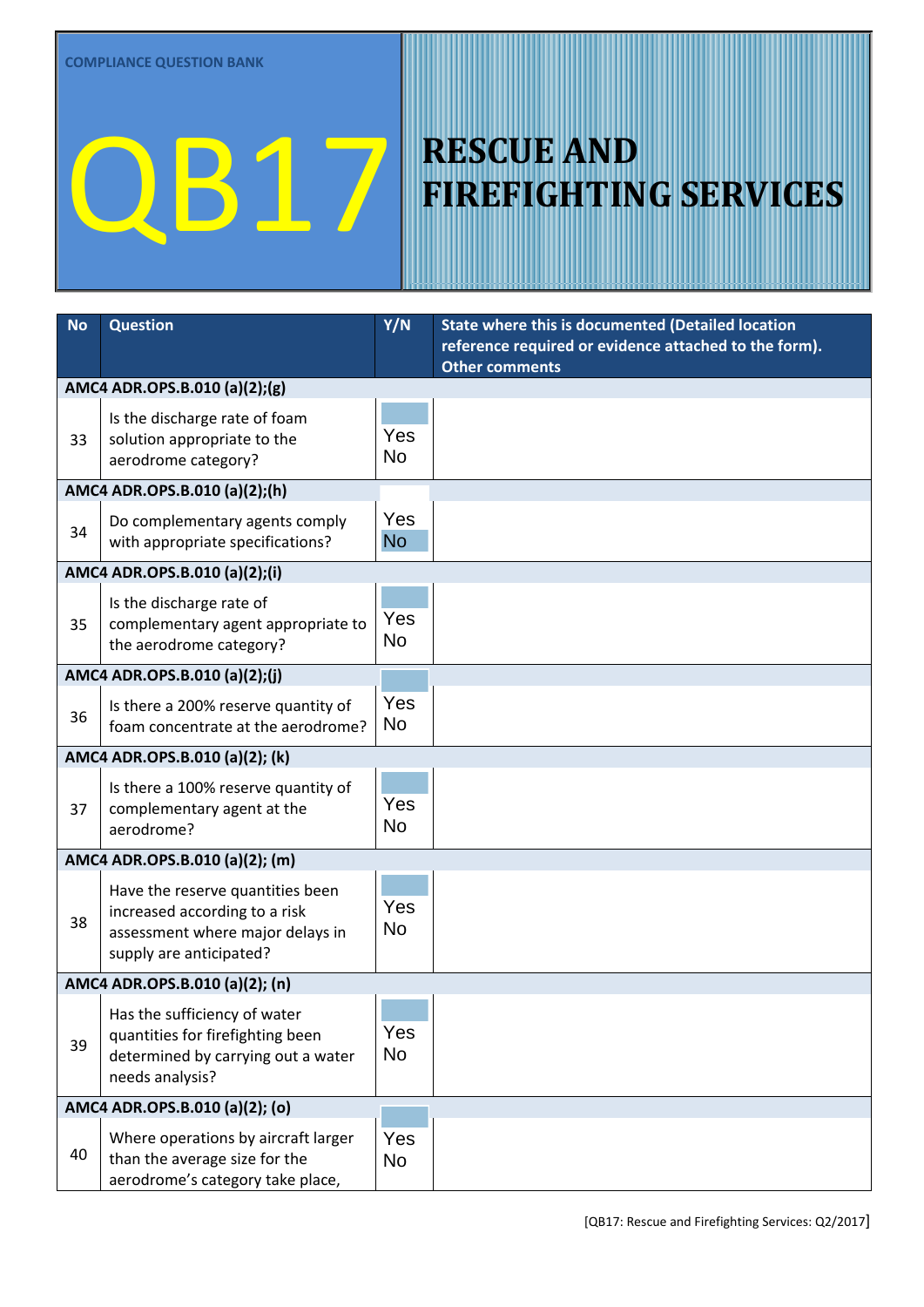| <b>No</b> | <b>Question</b>                                                                                                                                                                                                               | Y/N              | State where this is documented (Detailed location<br>reference required or evidence attached to the form).<br><b>Other comments</b> |
|-----------|-------------------------------------------------------------------------------------------------------------------------------------------------------------------------------------------------------------------------------|------------------|-------------------------------------------------------------------------------------------------------------------------------------|
|           | has the amount of water and foam<br>concentrate, and discharge rate of<br>foam solution, been recalculated and<br>increased accordingly?                                                                                      |                  |                                                                                                                                     |
|           | AMC4 ADR.OPS.B.010 (a)(2); (oa)                                                                                                                                                                                               |                  |                                                                                                                                     |
| 41        | Where the level of protection is<br>reduced through the application of<br>remission, have the quantities of<br>extinguishing agent been<br>recalculated based on the largest<br>aeroplane in the reduced category?            | Yes<br><b>No</b> |                                                                                                                                     |
|           | AMC4 ADR.OPS.B.010 (a)(2); (ob)                                                                                                                                                                                               |                  |                                                                                                                                     |
| 42        | Where the level of protection is<br>reduced for all-cargo aircraft etc,<br>have the quantities of extinguishing<br>agent been recalculated based on<br>the largest aeroplane in the reduced<br>category specified in Table 2? | Yes<br><b>No</b> |                                                                                                                                     |
|           | AMC4 ADR.OPS.B.010 (a)(2); (p)                                                                                                                                                                                                |                  |                                                                                                                                     |
| 43        | Are arrangements in place to<br>manage extinguishing agents in<br>terms of selection, storage,<br>maintenance, and testing?                                                                                                   | Yes<br><b>No</b> |                                                                                                                                     |
|           |                                                                                                                                                                                                                               |                  | <b>Response Times</b>                                                                                                               |
|           | AMC5 ADR.OPS.B.010 (a)(2); (a)                                                                                                                                                                                                |                  |                                                                                                                                     |
| 44        | In optimum visibility and surface<br>conditions, can a response time of 3<br>minutes be achieved to any point on<br>each operational runway?                                                                                  | Yes<br>No        |                                                                                                                                     |
|           | AMC5 ADR.OPS.B.010 (a)(2); (b)                                                                                                                                                                                                |                  |                                                                                                                                     |
| 45        | Have response times to any other<br>part of the movement area (in<br>optimum visibility and surface<br>conditions) been calculated and<br>included in the aerodrome                                                           | Yes<br><b>No</b> |                                                                                                                                     |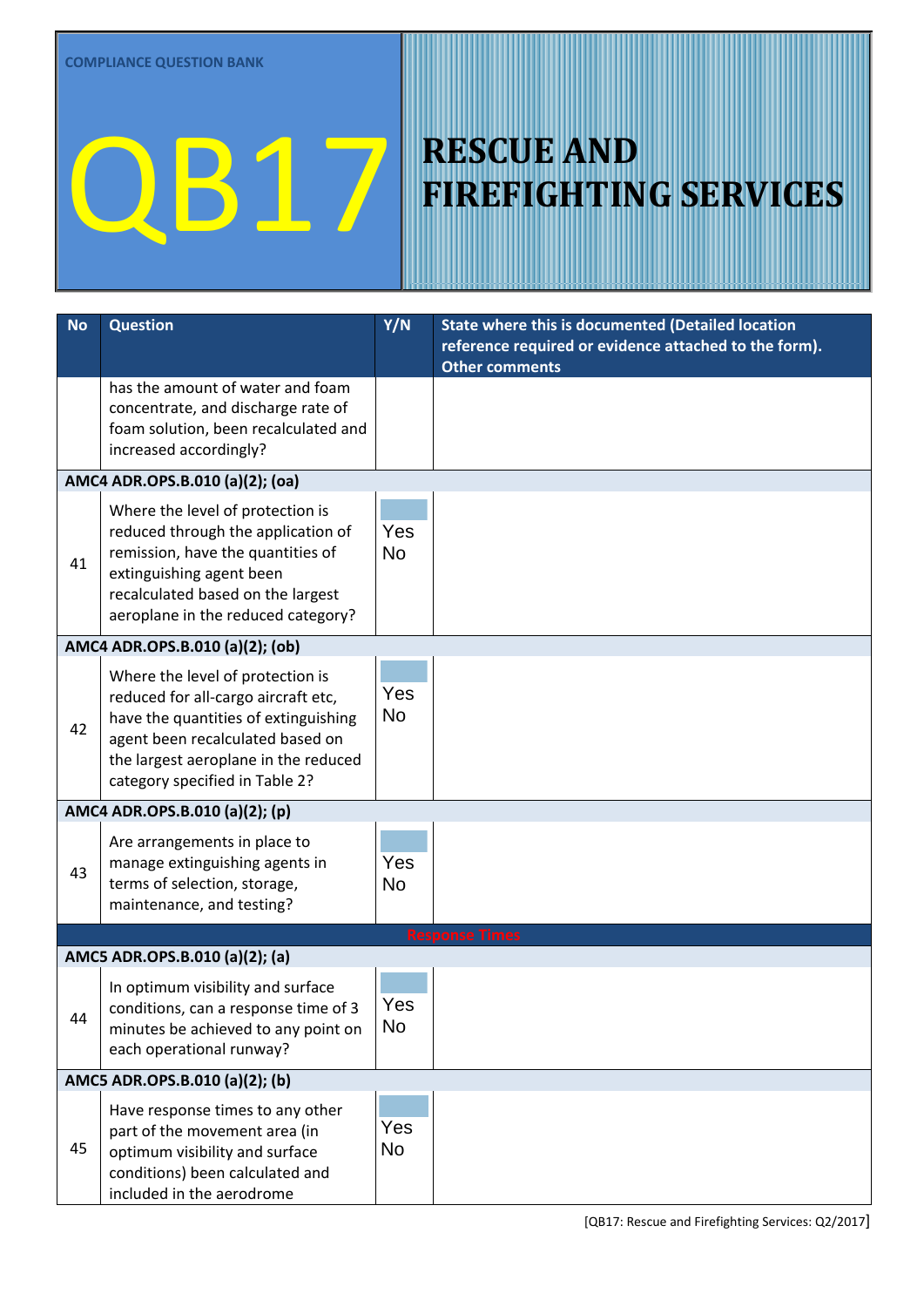| <b>No</b> | <b>Question</b>                                                                                                                                                                        | Y/N              | <b>State where this is documented (Detailed location</b>                       |  |  |
|-----------|----------------------------------------------------------------------------------------------------------------------------------------------------------------------------------------|------------------|--------------------------------------------------------------------------------|--|--|
|           |                                                                                                                                                                                        |                  | reference required or evidence attached to the form).<br><b>Other comments</b> |  |  |
|           | emergency plan?                                                                                                                                                                        |                  |                                                                                |  |  |
|           | AMC5 ADR.OPS.B.010 (a)(2); (c)                                                                                                                                                         |                  |                                                                                |  |  |
| 46        | Can other vehicles required to<br>achieve continuous application of<br>the required amount of<br>extinguishing agent, arrive within 1<br>minute of the first responding<br>vehicle(s)? | Yes<br><b>No</b> |                                                                                |  |  |
|           | AMC5 ADR.OPS.B.010 (a)(2); (d)                                                                                                                                                         |                  |                                                                                |  |  |
| 47        | Is/are suitable guidance, equipment<br>and procedures provided to enable<br>RFFS to achieve safe and expeditious<br>response times in less than optimum<br>visibility conditions?      | Yes<br>No        |                                                                                |  |  |
|           |                                                                                                                                                                                        |                  | <b>Personnel</b>                                                               |  |  |
|           | AMC6 ADR.OPS.B.010 (a)(2); (a)                                                                                                                                                         |                  |                                                                                |  |  |
| 48        | Are sufficient trained personnel<br>readily available to deploy and<br>operate RFFS vehicles and<br>equipment at maximum capacity?                                                     | Yes<br><b>No</b> |                                                                                |  |  |
|           | AMC6 ADR.OPS.B.010 (a)(2); (b)                                                                                                                                                         |                  |                                                                                |  |  |
| 49        | Are personnel deployed in a way<br>that ensures minimum response<br>times can be achieved?                                                                                             | Yes<br>No        |                                                                                |  |  |
|           | AMC6 ADR.OPS.B.010 (a)(2); (b)                                                                                                                                                         |                  |                                                                                |  |  |
| 50        | Are personnel deployed in a way<br>that ensures continuous agent<br>application at the appropriate rate<br>can be fully maintained?                                                    | Yes<br>No        |                                                                                |  |  |
|           | AMC6 ADR.OPS.B.010 (a)(2); (b)                                                                                                                                                         |                  |                                                                                |  |  |
| 51        | Are personnel deployed in a way<br>that ensures the safe and effective<br>use of hand-lines, ladders and other                                                                         | Yes<br><b>No</b> |                                                                                |  |  |